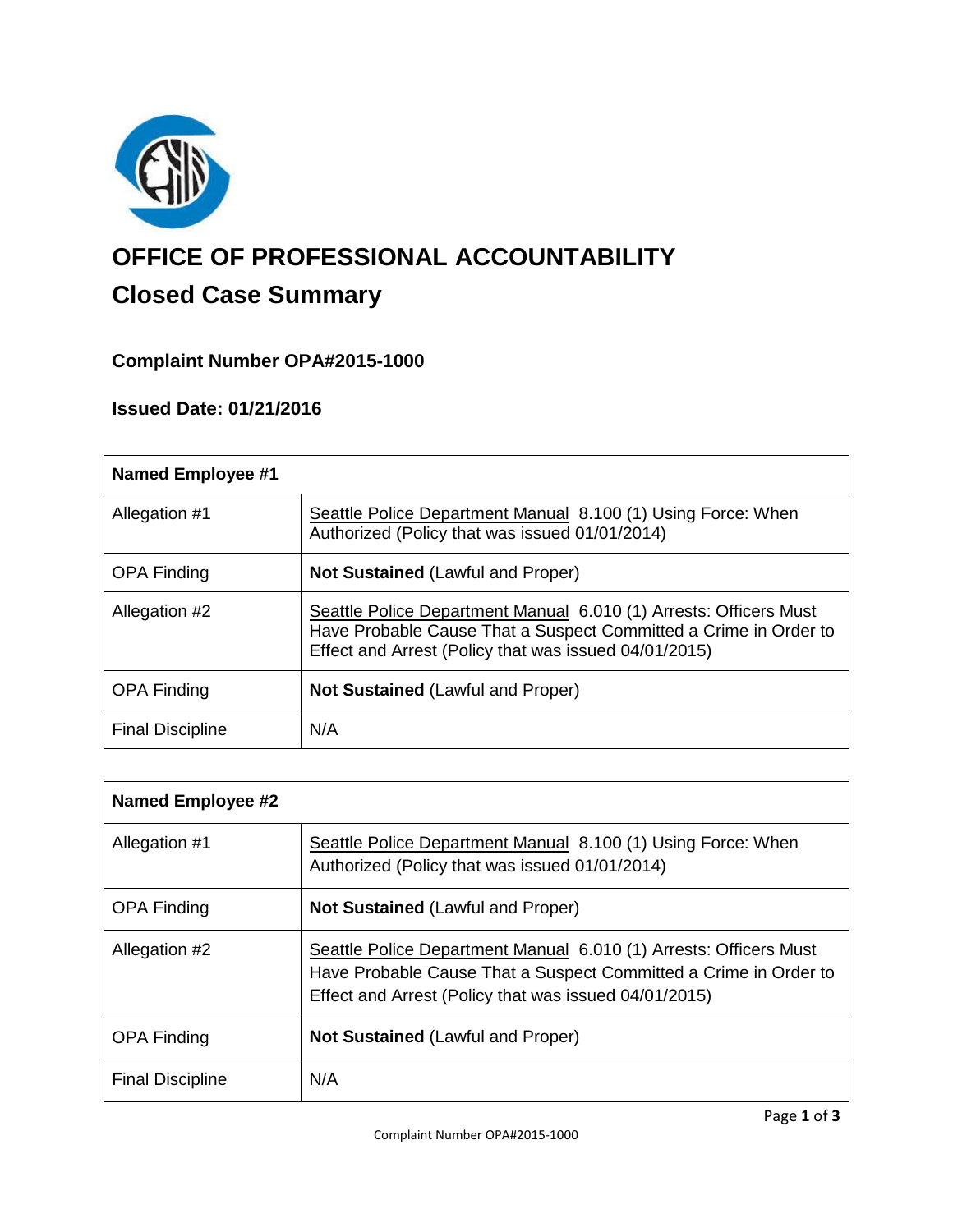# **INCIDENT SYNOPSIS**

The named employees were dispatched to a disturbance call at a hospital. The hospital security called to remove the complainant from the hospital grounds as she was yelling and blocking people from entering the Emergency Room (ER). When the named employees arrived the complainant told them that she had left her cell phone in a friend's car and just wanted to use a phone inside the hospital which the hospital security denied. Named employee #2 allowed the complainant to use her cell phone to call the friend. The complainant asked the named employees for a ride to Renton. When the named employees denied her request, the complainant became angry. The complainant walked away and as she walked past the patrol car, she kicked the rear quarter panel causing a six inch dent. The named employees then arrested the complainant for property damage to the patrol car. During the arrest the complainant fought with the named employees, assaulting both of them. The complainant was transported to jail.

# **COMPLAINT**

The complainant alleged that the named employees lacked probable cause for her arrest and used excessive force when taking her into custody.

# **INVESTIGATION**

The OPA investigation included the following actions:

- 1. Review of the complaint email
- 2. Interview of the complainant
- 3. Review of In-Car Video
- 4. Review of other video
- 5. Search for and review of all relevant records and other evidence
- 6. Interview of SPD employees

#### **ANALYSIS AND CONCLUSION**

The evidence showed that the named employees screened the arrest and subsequent booking of the complainant with a patrol sergeant. There is a video record from In-Car video, the hospital and the jail of this incident. There is no evidence to substantiate the allegation of excessive force against the named employees. The evidence showed that the named employees developed probable cause to arrest the complainant for property destruction. The complainant's resistance to the efforts to arrest her and the subsequent assault of the named employees supported additional charges.